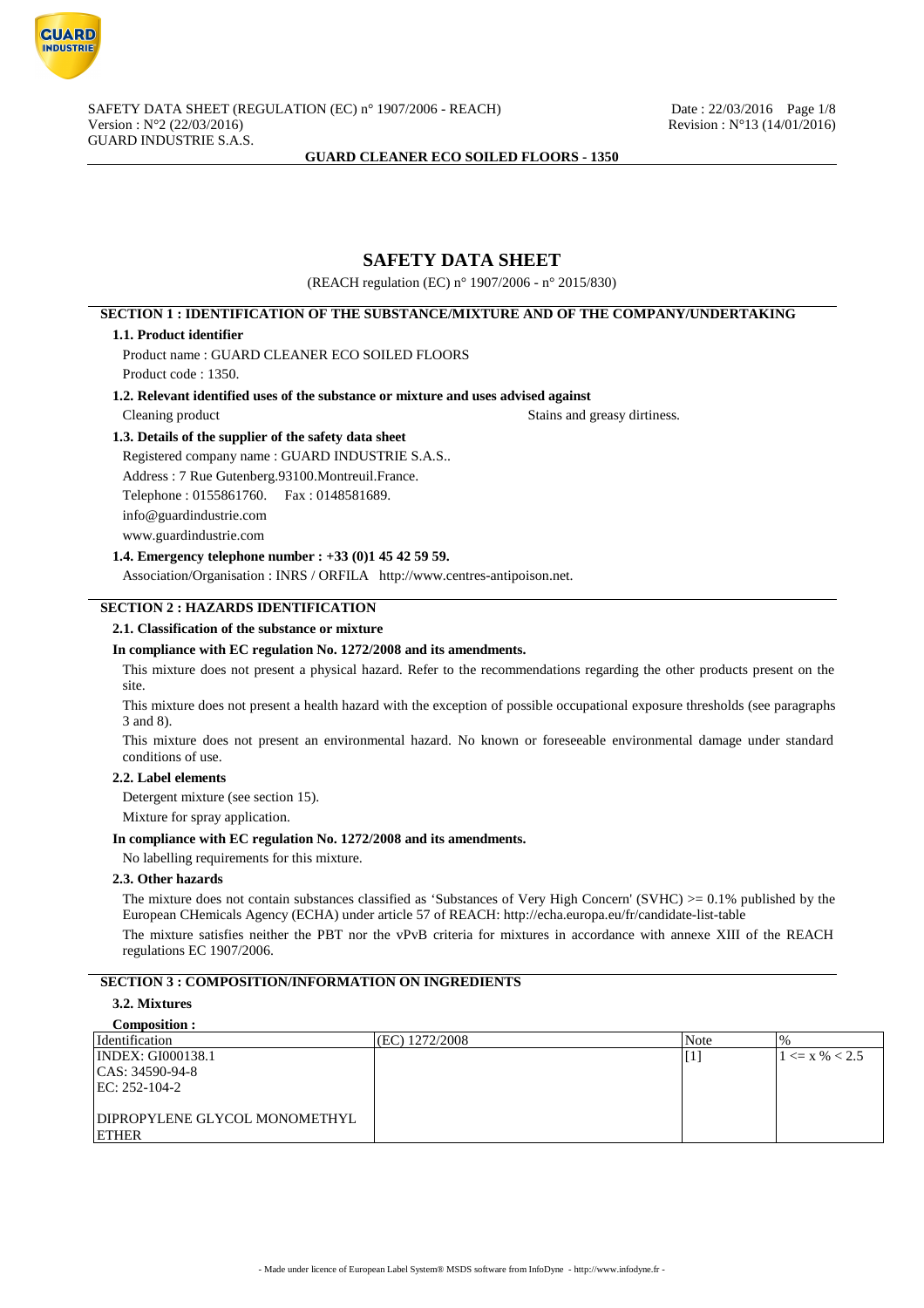

### **Information on ingredients :**

[1] Substance for which maximum workplace exposure limits are available.

### **SECTION 4 : FIRST AID MEASURES**

As a general rule, in case of doubt or if symptoms persist, always call a doctor. NEVER induce swallowing by an unconscious person.

### **4.1. Description of first aid measures**

### **In the event of exposure by inhalation :**

If you feel unwell, seek for immediate mediacal attention.

Move victims into fresh air.

#### **In the event of splashes or contact with eyes :**

Wash immediately and thoroughly with water during 15 minutes. Consult a doctor.

### **In the event of splashes or contact with skin :**

Wash immediately and thoroughly with water. Take off the sullied clothes. In case of persisting irritation, seek for medical attention. Wash sullied clothes before using them again.

Wash immediately and thoroughly with water.

### **In the event of swallowing :**

Seek medical attention, showing the label.

Keep at rest. Do not induce vomiting.

### **4.2. Most important symptoms and effects, both acute and delayed**

No data available.

# **4.3. Indication of any immediate medical attention and special treatment needed**

No data available.

# **SECTION 5 : FIREFIGHTING MEASURES**

Non-flammable.

## **5.1. Extinguishing media**

### **Suitable methods of extinction**

In the event of a fire, use :

- sprayed water or water mist
- foam
- powder

### **Unsuitable methods of extinction**

In the event of a fire, do not use :

- water jet

## **5.2. Special hazards arising from the substance or mixture**

A fire will often produce a thick black smoke. Exposure to decomposition products may be hazardous to health.

Do not breathe in smoke.

In the event of a fire, the following may be formed :

- carbon monoxide (CO)

- carbon dioxide (CO2)

### **5.3. Advice for firefighters**

N/A

### **SECTION 6 : ACCIDENTAL RELEASE MEASURES**

### **6.1. Personal precautions, protective equipment and emergency procedures**

Consult the safety measures listed under headings 7 and 8.

#### **For first aid worker**

First aid workers will be equipped with suitable personal protective equipment (See section 8).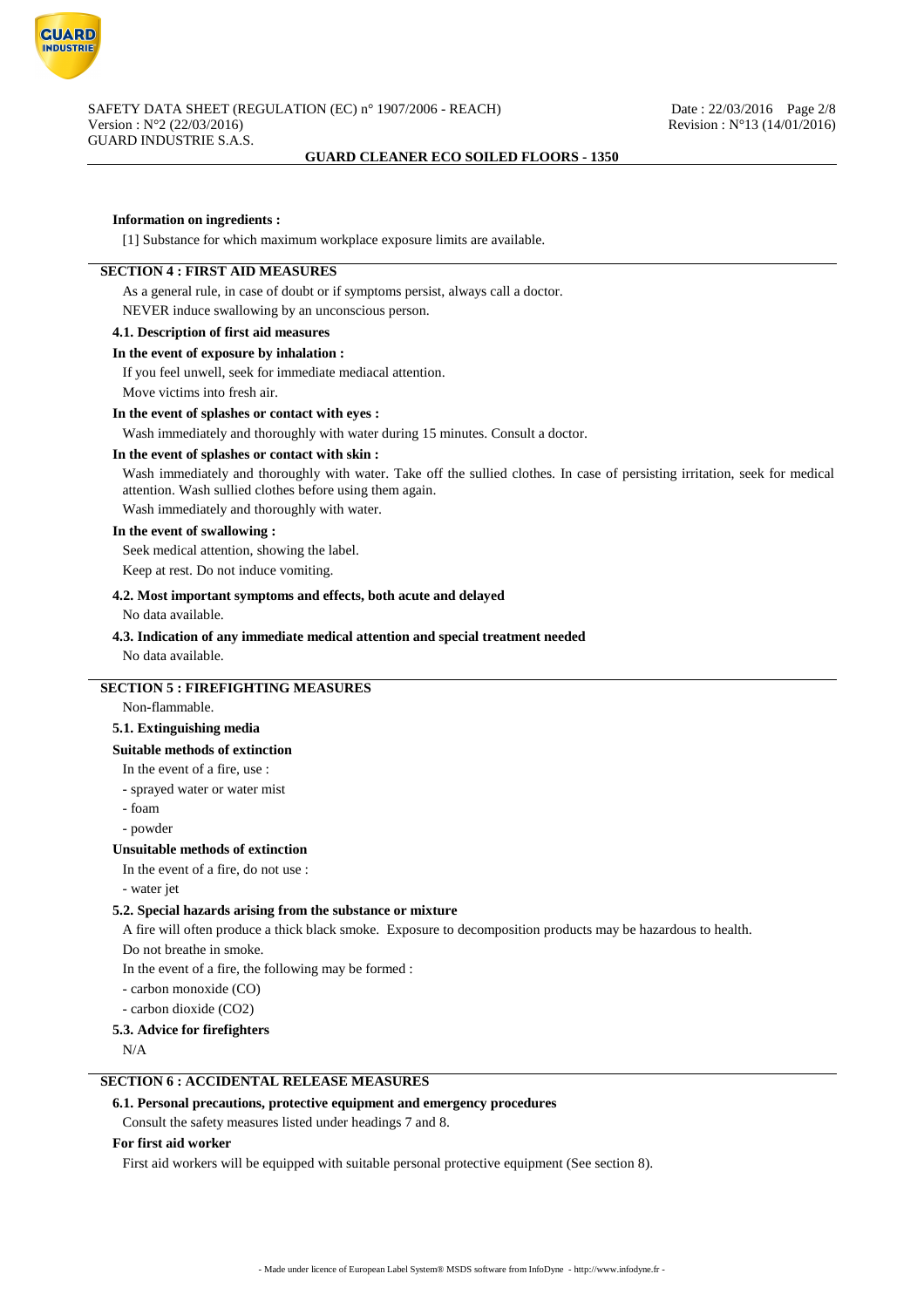

#### **6.2. Environmental precautions**

Contain and control the leaks or spills with non-combustible absorbent materials such as sand, earth, vermiculite, diatomaceous earth in drums for waste disposal.

Prevent any material from entering drains or waterways.

## **6.3. Methods and material for containment and cleaning up**

Clean preferably with a detergent, do not use solvents.

### **6.4. Reference to other sections**

No data available.

### **SECTION 7 : HANDLING AND STORAGE**

Requirements relating to storage premises apply to all facilities where the mixture is handled.

#### **7.1. Precautions for safe handling**

Always wash hands after handling.

Ensure a good ventilation

#### **Fire prevention :**

Prevent access by unauthorised personnel.

Handle in ventilated areas.

### **Recommended equipment and procedures :**

For personal protection, see section 8.

Observe precautions stated on label and also industrial safety regulations.

Packages have to be closed correctly and stored in vertical position.

#### **Prohibited equipment and procedures :**

### No smoking, eating or drinking in areas where the mixture is used.

## **7.2. Conditions for safe storage, including any incompatibilities**

No data available.

### **Storage**

Keep out of reach of children.

Store in a cool and well ventilated area.

The floor has to be waterproof and form a retention basin.

#### **Packaging**

Always keep in packaging made of an identical material to the original.

### **7.3. Specific end use(s)**

No data available.

## **SECTION 8 : EXPOSURE CONTROLS/PERSONAL PROTECTION**

### **8.1. Control parameters**

### **Occupational exposure limits :**

- European Union (2009/161/EU, 2006/15/EC, 2000/39/EC, 98/24/EC)

| <b>CAS</b>                                                                                              | $VME-mg/m3$ : $VME-ppm$ : |                           | $VLE-mg/m3$ : $VLE-ppm$ : |                      | Notes:    |         |
|---------------------------------------------------------------------------------------------------------|---------------------------|---------------------------|---------------------------|----------------------|-----------|---------|
| 34590-94-8                                                                                              | 308                       | 50                        |                           |                      | Peau      |         |
| - ACGIH TLV (American Conference of Governmental Industrial Hygienists, Threshold Limit Values, 2010) : |                           |                           |                           |                      |           |         |
| CAS                                                                                                     | TWA :                     | STEL:                     | Ceiling:                  | Definition :         | Criteria: |         |
| 34590-94-8                                                                                              | $100$ ppm                 | $150$ ppm                 |                           |                      |           |         |
| - Germany - AGW (BAuA - TRGS 900, 21/06/2010) :                                                         |                           |                           |                           |                      |           |         |
| CAS                                                                                                     | VME:                      | VME:                      | Excess                    | <b>Notes</b>         |           |         |
| 34590-94-8                                                                                              | $50 \text{ ml/m}$ 3       | $310 \text{ mg/m}$        | 1(I)                      | DFG, EU              |           |         |
| - France (INRS - ED984 : 2008) :                                                                        |                           |                           |                           |                      |           |         |
| CAS                                                                                                     | $VME-ppm$ :               | $VME-mg/m3$ : $VLE-ppm$ : |                           | $VLE-mg/m3$ : Notes: |           | TMP No: |
| 34590-94-8                                                                                              | 50.                       | 308                       |                           |                      | *         | 84      |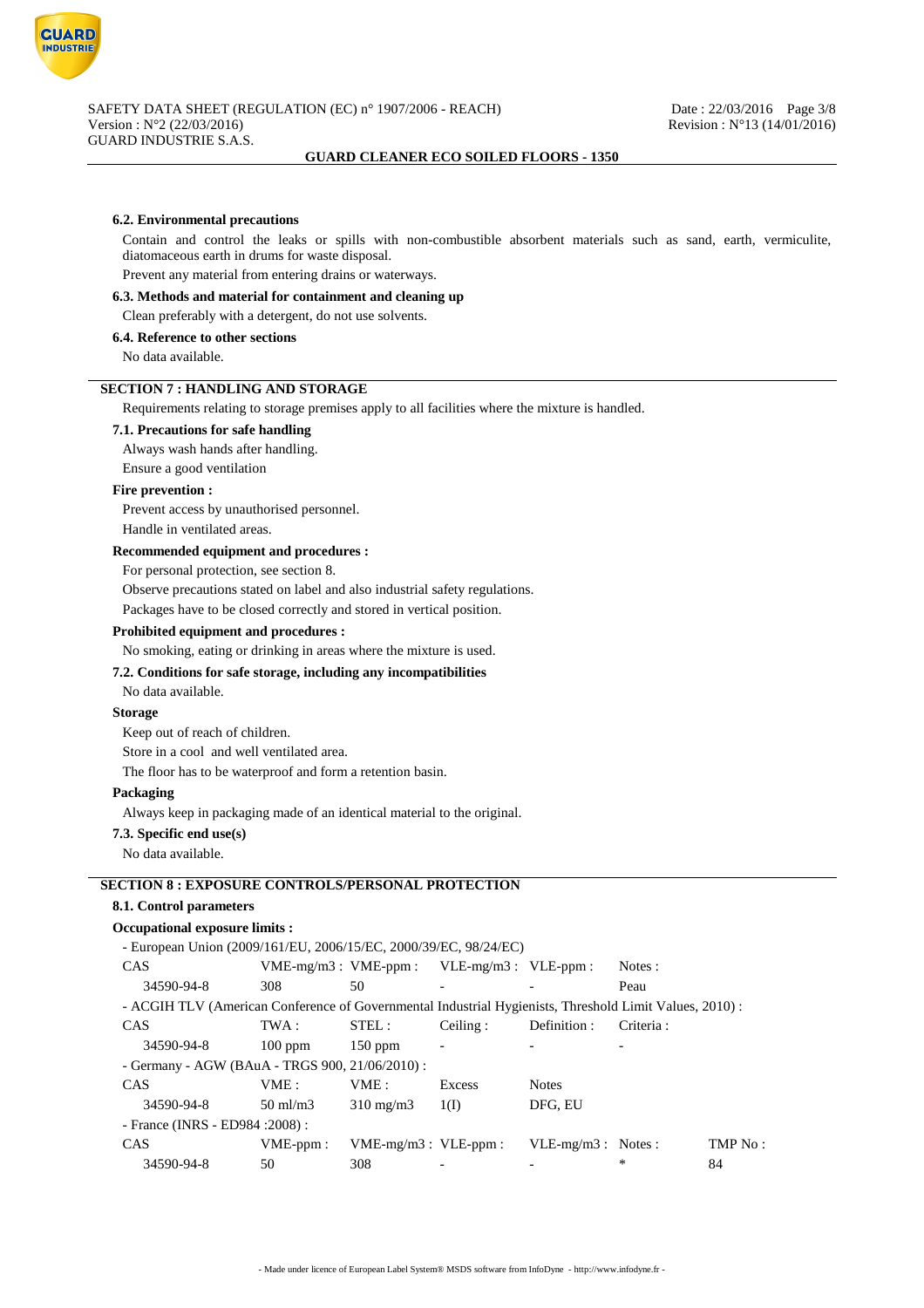

- UK / WEL (Workplace exposure limits, EH40/2005, 2007) : CAS TWA : STEL : Ceiling : Definition : Criteria : 34590-94-8 50 ppm **Derived no effect level (DNEL) or derived minimum effect level (DMEL):** DIPROPYLENE GLYCOL MONOMETHYL ETHER (CAS: 34590-94-8)<br>Final use: Workers. Final use: Workers.<br>
Exposure method: Series and Muslim Dermal contact.<br>
Dermal contact. Exposure method:<br>Potential health effects: Potential health effects:<br>
DNEL:<br>
65 mg/kg body weight/day 65 mg/kg body weight/day Exposure method: Inhalation. Potential health effects:<br>
DNFI : Long term systemic effects.<br>  $310 \text{ mg of substance/m3}$ 310 mg of substance/m3 **Final use:** Consumers.<br>
Exposure method: The last strategies of the last strategies of the last strategies of the last strategies of the last strategies of the last strategies of the last strategies of the last strategies Exposure method:<br>Potential health effects: Potential health effects:<br>
DNEL:<br>  $1.67 \text{ m} \sigma/\text{kg}$  hody weight/day 1.67 mg/kg body weight/day Exposure method: Dermal contact.<br>
Potential health effects: Long term system Potential health effects:<br>
DNEL:<br>  $15 \text{ mg/kg}$  hody weight/day 15 mg/kg body weight/day Exposure method: Inhalation. Potential health effects: Long term systemic effects. DNEL : 37.2 mg of substance/l **Predicted no effect concentration (PNEC):** DIPROPYLENE GLYCOL MONOMETHYL ETHER (CAS: 34590-94-8) Environmental compartment: Soil.<br>PNEC: 2.74  $2.74$  mg/kg Environmental compartment: Fresh water. PNEC : 19 mg/l Environmental compartment: Sea water. PNEC : 1.9 mg/l Environmental compartment: Intermittent waste water. PNEC : 190 mg/l Environmental compartment: Fresh water sediment. PNEC :  $70.2 \text{ mg/kg}$ Environmental compartment: Marine sediment. PNEC :  $7.02 \text{ mg/kg}$ Environmental compartment: Waste water treatment plant.

**8.2. Exposure controls**

**Personal protection measures, such as personal protective equipment**

PNEC : 4168 mg/l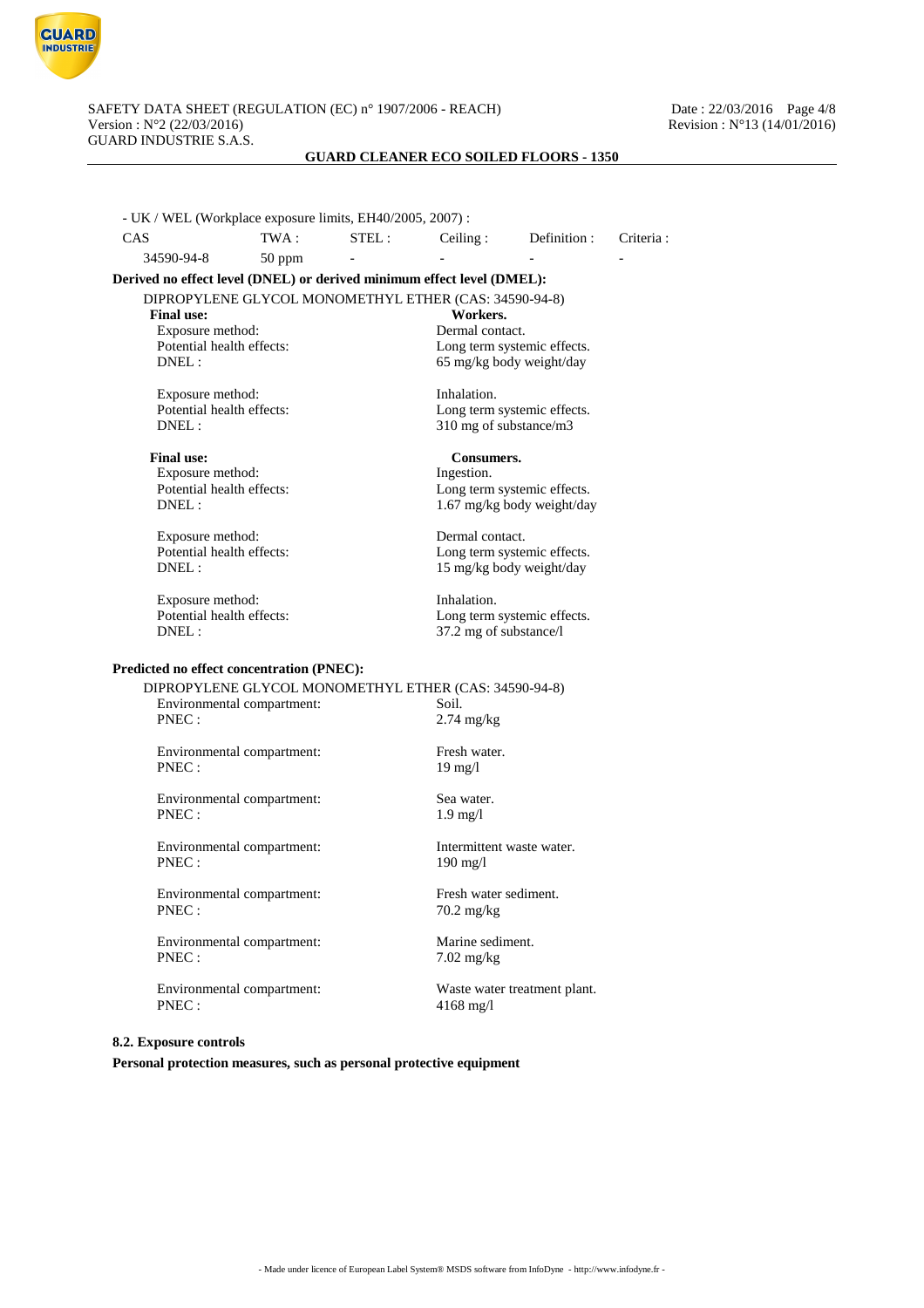

Pictogram(s) indicating the obligation of wearing personal protective equipment (PPE) :



Use personal protective equipment that is clean and has been properly maintained.

Store personal protective equipment in a clean place, away from the work area.

Never eat, drink or smoke during use. Remove and wash contaminated clothing before re-using. Ensure that there is adequate ventilation, especially in confined areas.

## **- Eye / face protection**

### Avoid contact with eyes.

Use eye protectors designed to protect against liquid splashes

Before handling, wear safety goggles in accordance with standard EN166.

### **- Hand protection**

Wear suitable protective gloves in the event of prolonged or repeated skin contact.

Type of gloves recommended :

- Natural latex

- PVA (Polyvinyl alcohol)

Recommended properties :

- Impervious gloves in accordance with standard EN374

### **- Body protection**

Work clothing worn by personnel shall be laundered regularly.

After contact with the product, all parts of the body that have been soiled must be washed.

## **SECTION 9 : PHYSICAL AND CHEMICAL PROPERTIES**

| 9.1. Information on basic physical and chemical properties |                      |
|------------------------------------------------------------|----------------------|
| <b>General information:</b>                                |                      |
| Physical state:                                            | Fluid liquid.        |
| Important health, safety and environmental information     |                      |
| pH:                                                        | $10.00 + (-0.5$      |
|                                                            | Slightly basic.      |
| Boiling point/boiling range:                               | Not specified.       |
| Flash point interval :                                     | Not relevant.        |
| Vapour pressure $(50^{\circ}C)$ :                          | Not relevant.        |
| Density:                                                   | $=1$                 |
| Water solubility:                                          | Soluble.             |
| Viscosity:                                                 | $v < 7$ mm2/s (40°C) |
| Melting point/melting range:                               | Not specified.       |
| Self-ignition temperature :                                | Not specified.       |
| Decomposition point/decomposition range :                  | Not specified.       |
| 9.2. Other information                                     |                      |
| No data available                                          |                      |

## **SECTION 10 : STABILITY AND REACTIVITY**

### **10.1. Reactivity**

No data available.

### **10.2. Chemical stability**

This mixture is stable under the recommended handling and storage conditions in section 7.

### **10.3. Possibility of hazardous reactions**

In case of high temperature, can produce hazardous products such as Carbon monoxyde or dioxyde, smokes, nitrogen oxyde.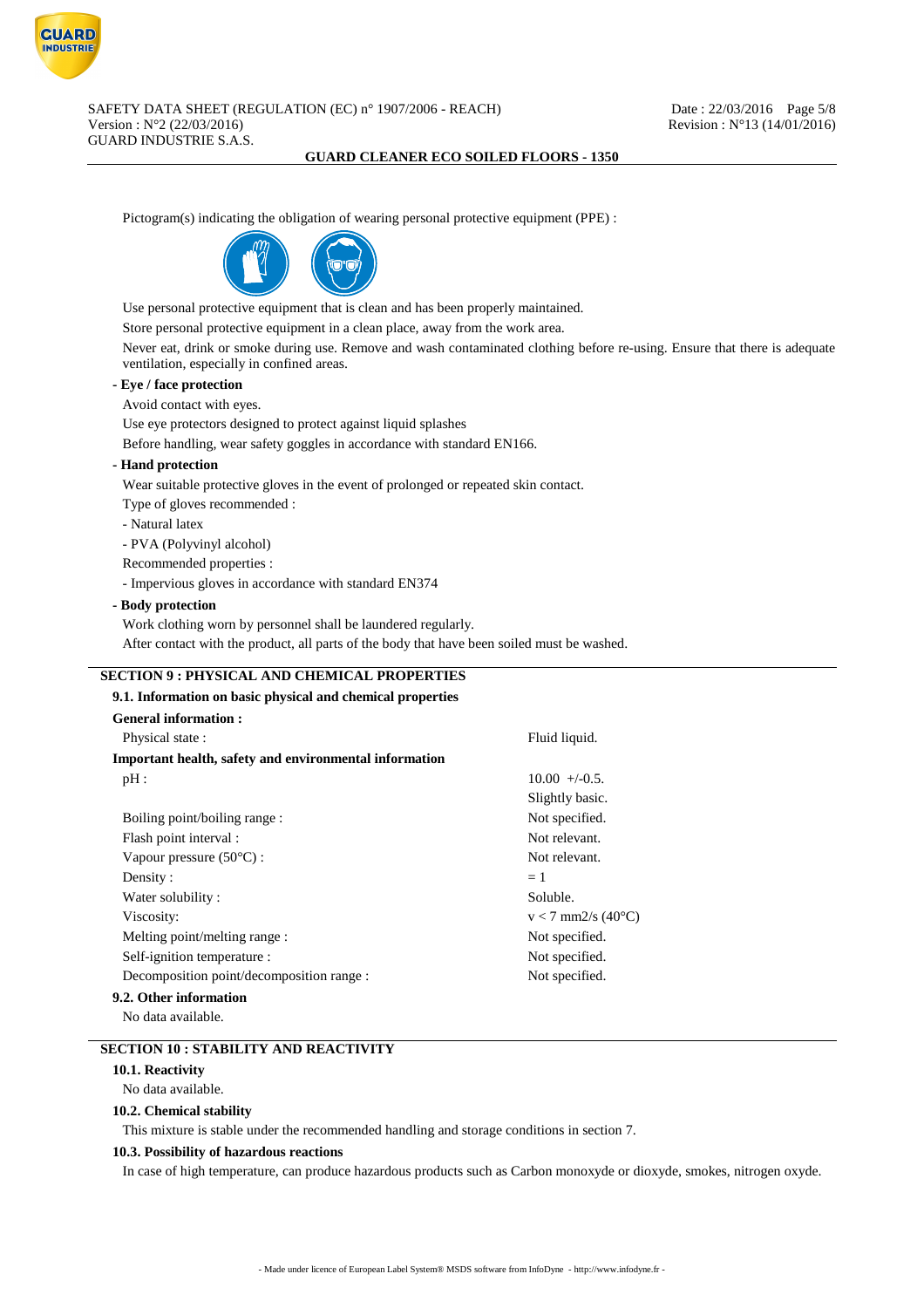

### **10.4. Conditions to avoid**

# Avoid :

## - frost

### **10.5. Incompatible materials**

#### **10.6. Hazardous decomposition products**

The thermal decomposition may release/form :

- carbon monoxide (CO)

- carbon dioxide (CO2)

### **SECTION 11 : TOXICOLOGICAL INFORMATION**

### **11.1. Information on toxicological effects**

No data available.

### **11.1.1. Substances**

#### **Acute toxicity :**

DIPROPYLENE GLYCOL MONOMETHYL ETHER (CAS: 34590-94-8) Oral route : LD50 > 5000 mg/kg Species : Rat

Dermal route :  $LD50 = 9.510$  mg/kg Species : Rabbit

### **11.1.2. Mixture**

No toxicological data available for the mixture.

## **SECTION 12 : ECOLOGICAL INFORMATION**

### **12.1. Toxicity**

### **12.1.1. Substances**

|                | DIPROPYLENE GLYCOL MONOMETHYL ETHER (CAS: 34590-94-8) |
|----------------|-------------------------------------------------------|
| Fish toxicity: | $LC50 = 10000$ mg/l                                   |
|                | Species : Leuciscus idus                              |
|                | Duration of exposure : 48 h                           |
|                |                                                       |

| $EC50 = 1919$ mg/l          |
|-----------------------------|
| Species : Daphnia magna     |
| Duration of exposure : 48 h |

### **12.1.2. Mixtures**

Do not release big amount of product to drains or watercourses.

## **12.2. Persistence and degradability**

Crustacean toxicity :

### **12.2.1. Substances**

DIPROPYLENE GLYCOL MONOMETHYL ETHER (CAS: 34590-94-8) Chemical oxygen demand :  $DCO = 0.00202 g/g$ 

Biodegradability : Rapidly degradable.

#### **12.3. Bioaccumulative potential**

#### **12.3.1. Substances**

DIPROPYLENE GLYCOL MONOMETHYL ETHER (CAS: 34590-94-8)<br>Octanol/water partition coefficient : log Koe < 3. Octanol/water partition coefficient :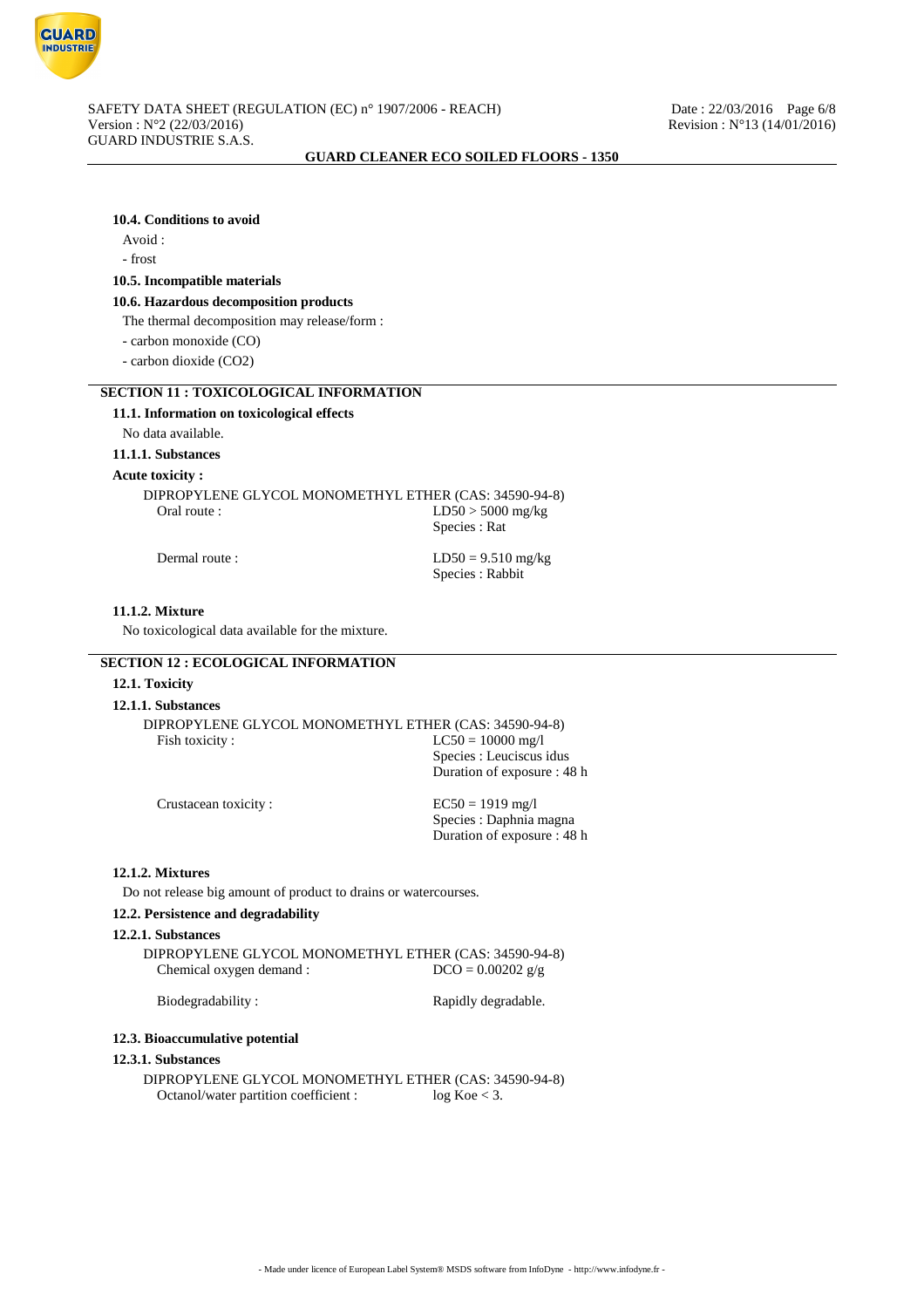

Other guideline

### **12.4. Mobility in soil**

No data available.

### **12.5. Results of PBT and vPvB assessment**

No data available.

## **12.6. Other adverse effects**

No data available.

## **SECTION 13 : DISPOSAL CONSIDERATIONS**

Proper waste management of the mixture and/or its container must be determined in accordance with Directive 2008/98/EC.

#### **13.1. Waste treatment methods**

Do not pour into drains or waterways.

#### **Waste :**

Waste management is carried out without endangering human health, without harming the environment and, in particular without risk to water, air, soil, plants or animals.

Recycle or dispose of waste in compliance with current legislation, preferably via a certified collector or company.

Do not contaminate the ground or water with waste, do not dispose of waste into the environment.

### **Soiled packaging :**

Empty container completely. Keep label(s) on container.

Give to a certified disposal contractor.

## **SECTION 14 : TRANSPORT INFORMATION**

Exempt from transport classification and labelling.

Transport product in compliance with provisions of the ADR for road, RID for rail, IMDG for sea and ICAO/IATA for air transport (ADR 2015 - IMDG 2014 - ICAO/IATA 2015).

### **SECTION 15 : REGULATORY INFORMATION**

**15.1. Safety, health and environmental regulations/legislation specific for the substance or mixture**

### **- Classification and labelling information included in section 2:**

The following regulations have been used:

- EU Regulation No. 1272/2008 amended by EU Regulation No. 487/2013.
- EU Regulation No. 1272/2008 amended by EU Regulation No. 758/2013.
- EU Regulation No. 1272/2008 amended by EU Regulation No. 944/2013.
- EU Regulation No. 1272/2008 amended by EU Regulation No. 605/2014.
- EU Regulation No. 1272/2008 amended by EU Regulation No. 1297/2014.
- **Container information:**

No data available.

**- Particular provisions :**

No data available.

#### **- Labelling for detergents (EC Regulation No. 648/2004,907/2006) :**

- less than 5 % : anionic surfactants
- less than 5 % : nonionic surfactants
- less than 5 % : soap
- preservation agents

#### **15.2. Chemical safety assessment**

No data available.